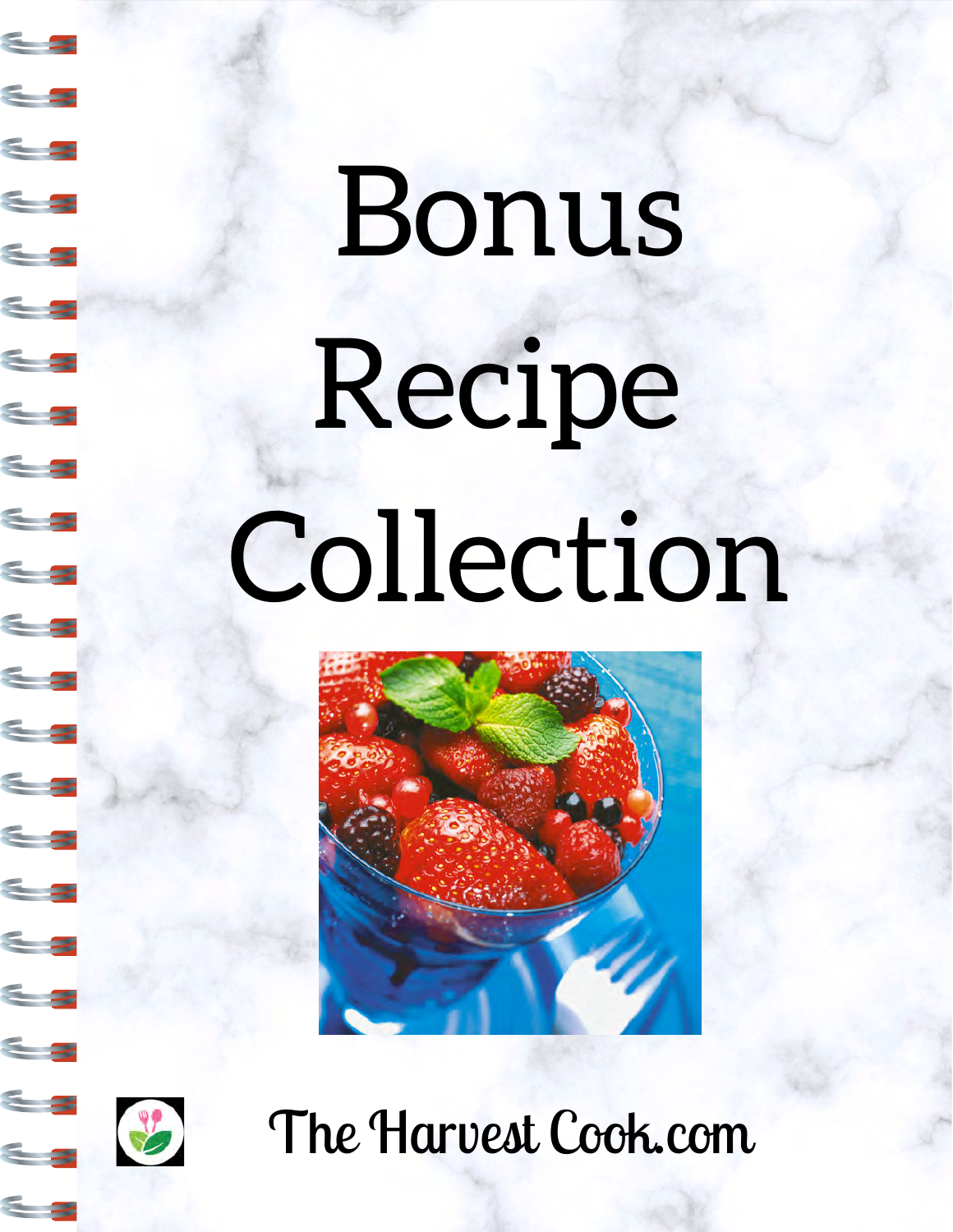# **Sugar-free Sugar-free Desserts Desserts**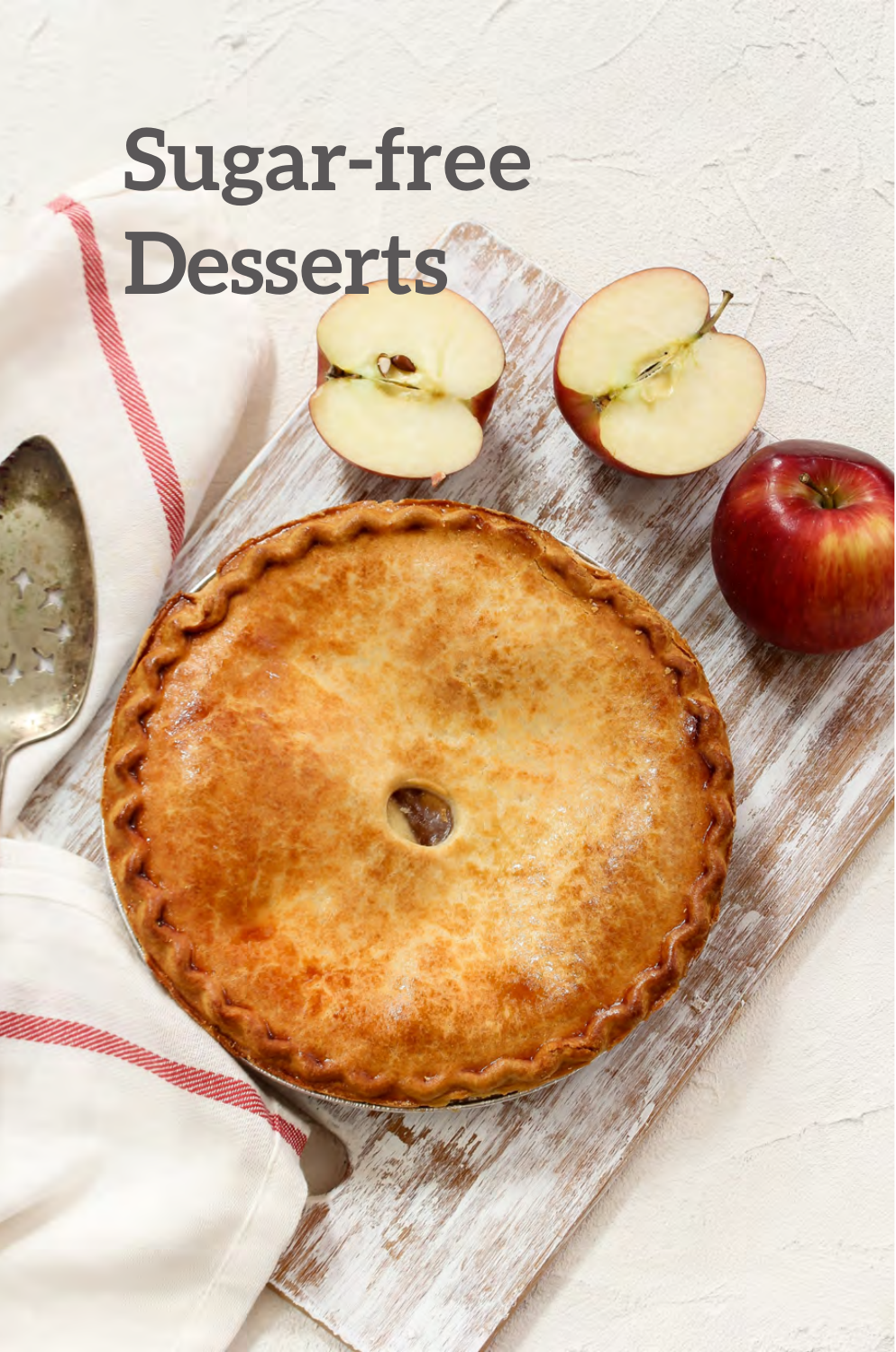# **Easy Pie Crust**

### Ingredients:

1 c. unbleached white our (or white whole wheat) 1 c. red or white whole wheat our 1 tsp. Salt ½ c. oil ½ c. very cold water

### Directions:

Sift dry ingredients together. Beat oil and cold water with a fork or whip until emulsifi d: Pour over our all at once, tossing lightly to mix. Form into a ball, handling as little as possible. Divide in half and roll out each half to make one pie crust. For single baked crust, prick bottom and bake at 375º F. for 10-12 min. or till just golden.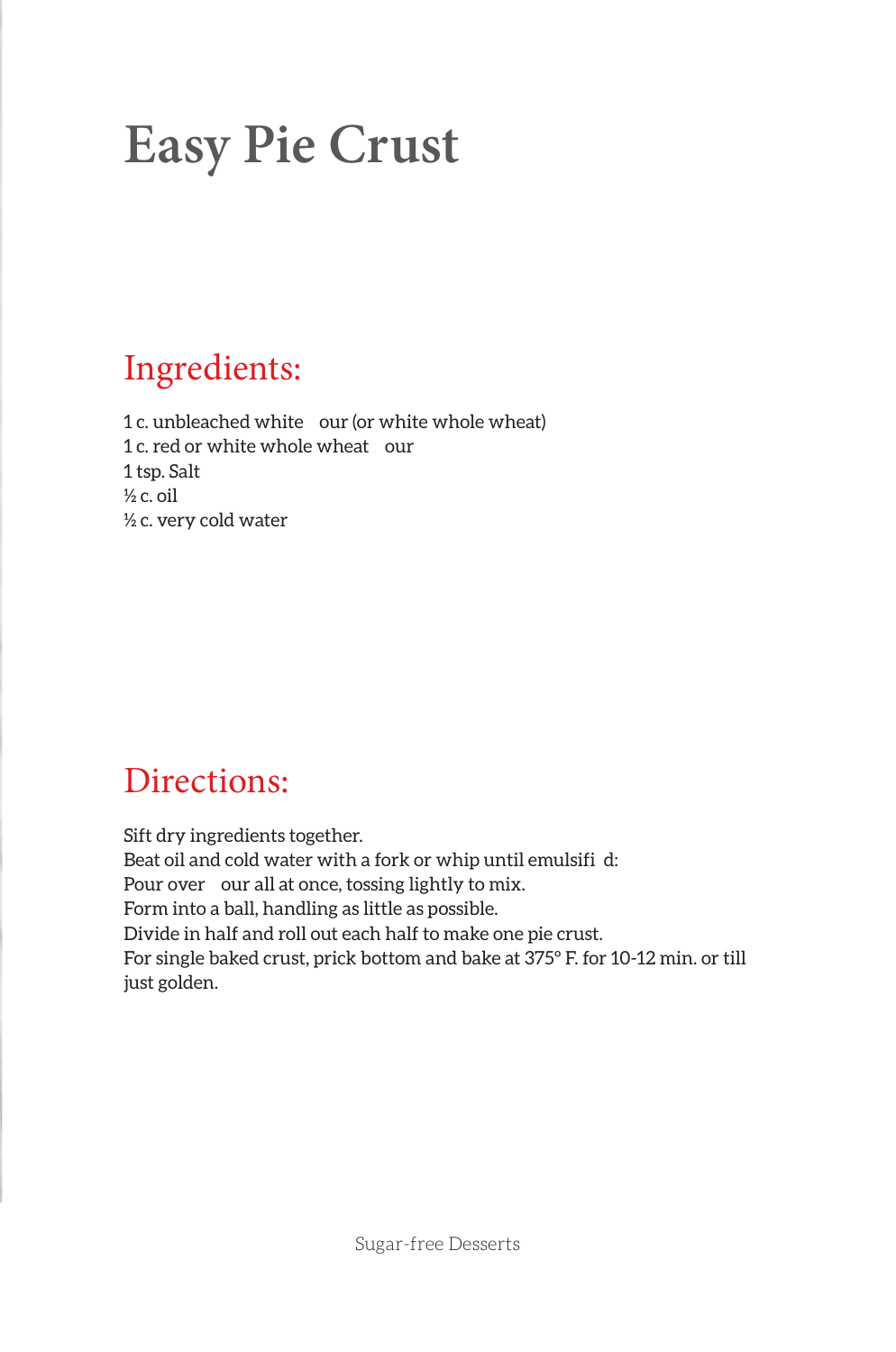# **Nutty Pie Crust~No Oil**

### Ingredients:

½ c. whole wheat pastry our ¼ c. rolled oats ½ c. raw cashews 3 Tbs. macaroon coconut ⅓ tsp. salt ½ c. or a bit less, coconut milk or water Pinch of Sucanat

### Directions:

Process all ingredients, except water, in blender until very fine. Pla e in a mixing bowl and add just enough water or coconut milk to make a manageable dough ball.

Roll out between plastic wrap.

Carefully remove wrap from top and with the help of bottom plastic, place into pie dish.

Remove plastic and trim edges.

Bake at 350ºF (180ºC) until lightly browned.

Double the recipe if you wish to use unbaked top crust also.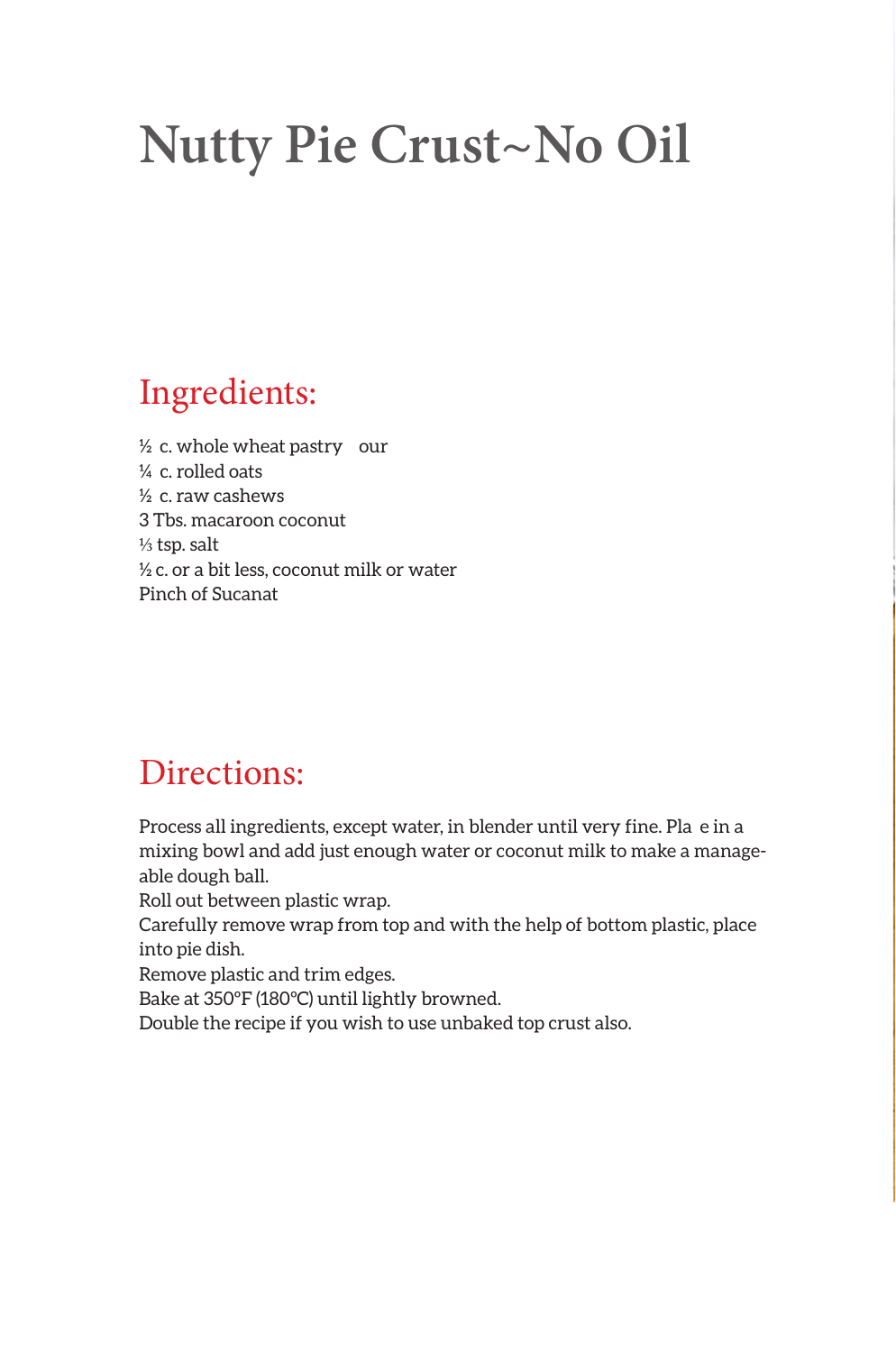# **Frozen Persimmon Pie**

### Ingredients:

3 c. **granola** (p.16) 3 Tbs. fruit juice 6 very ripe persimmons (The large Japanese varieties that ripen very soft and gooey work best.) 3 ripe, speckled bananas

### Directions:

Grind the granola in the blender or a food processor. Mix in the juice. Place it in the bottom of a pie plate and press down evenly with a spoon. Peel persimmons and place half of the pulp over the layer of granola. Cut bananas and arrange over the persimmons. Layer the rest of the persimmon pulp on top. Freeze. Serve frozen.

*TIP: Will slice best if taken out of freezer 5 or 6 minutes before slicing. Decorate each slice with a sprig of mint.*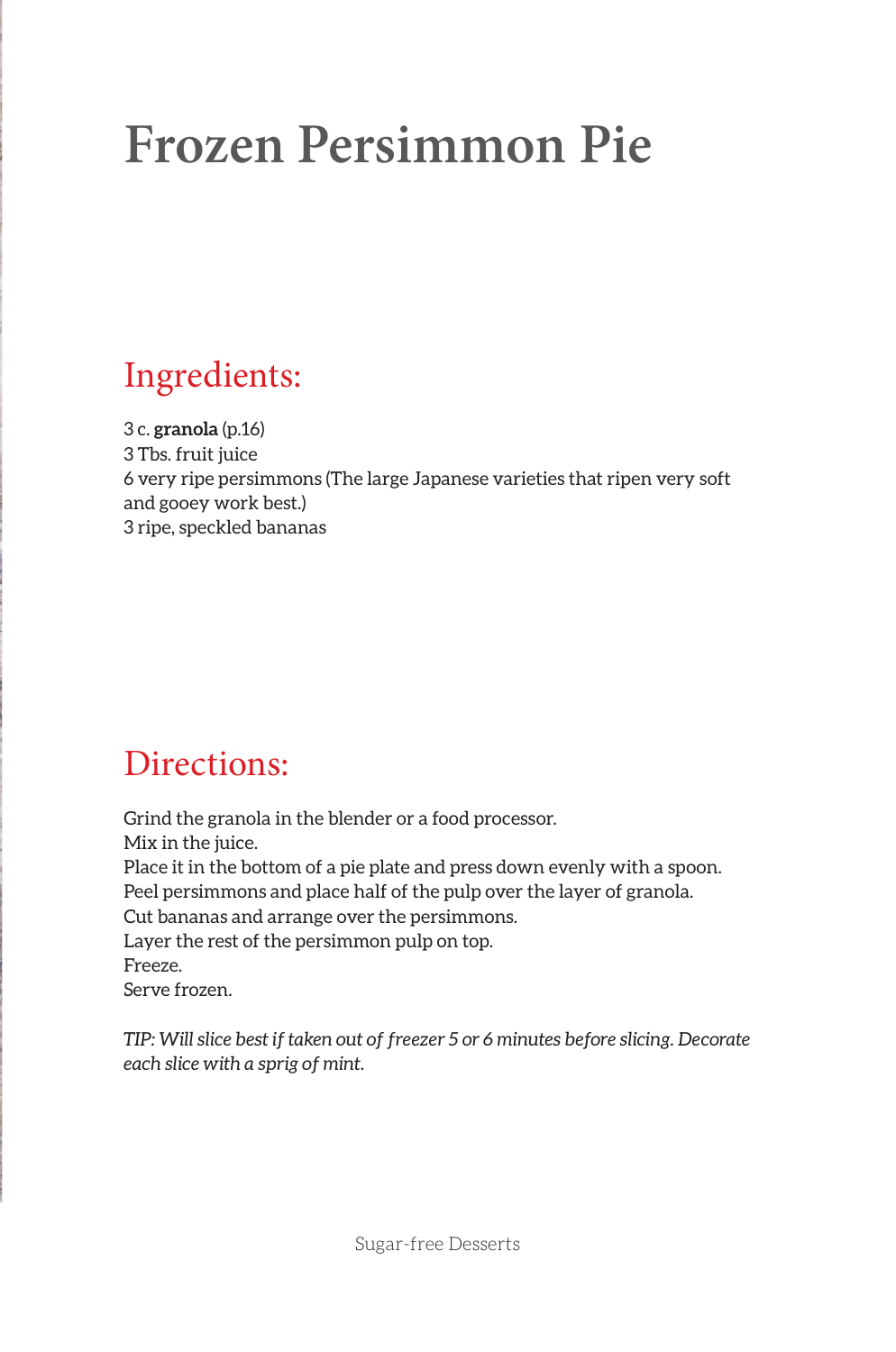# **Fresh Strawberry Pie**

### Ingredients:

1 pre-baked pie shell 6 cups of fresh,hulled and halved strawberries 6 oz. frozen apple juice concentrate ¼ cup water ¼ cup tapioca starch dissolved in ¼ cup cold water OR ⅓ cup instant tapioca granules 1 recipe of **Creamy Tofu Whip (p. 103)**

### Directions:

Wash the strawberries well and prepare.

Bring the apple juice and water to a boil.

Add the tapioca starch mixture or granules slowly while stirring with a whisk continuously.

Continue to stir with whisk until mixture boils again and becomes translucent (about 1 minute of boiling should do it).

If using granules, boil until granules have dissolved and thickened the liquid.

Add to the sliced strawberries and stir well to coat.

Pour into prepared pie crust, cover with plastic wrap, and chill overnight. Serve cold.

May top with **Creamy Tofu Whi**p or small scoop of vegan ice cream.

*Variation: Mix in 1-2 cups of raspberries and blueberries mixed together, in place of that amount of the strawberries.*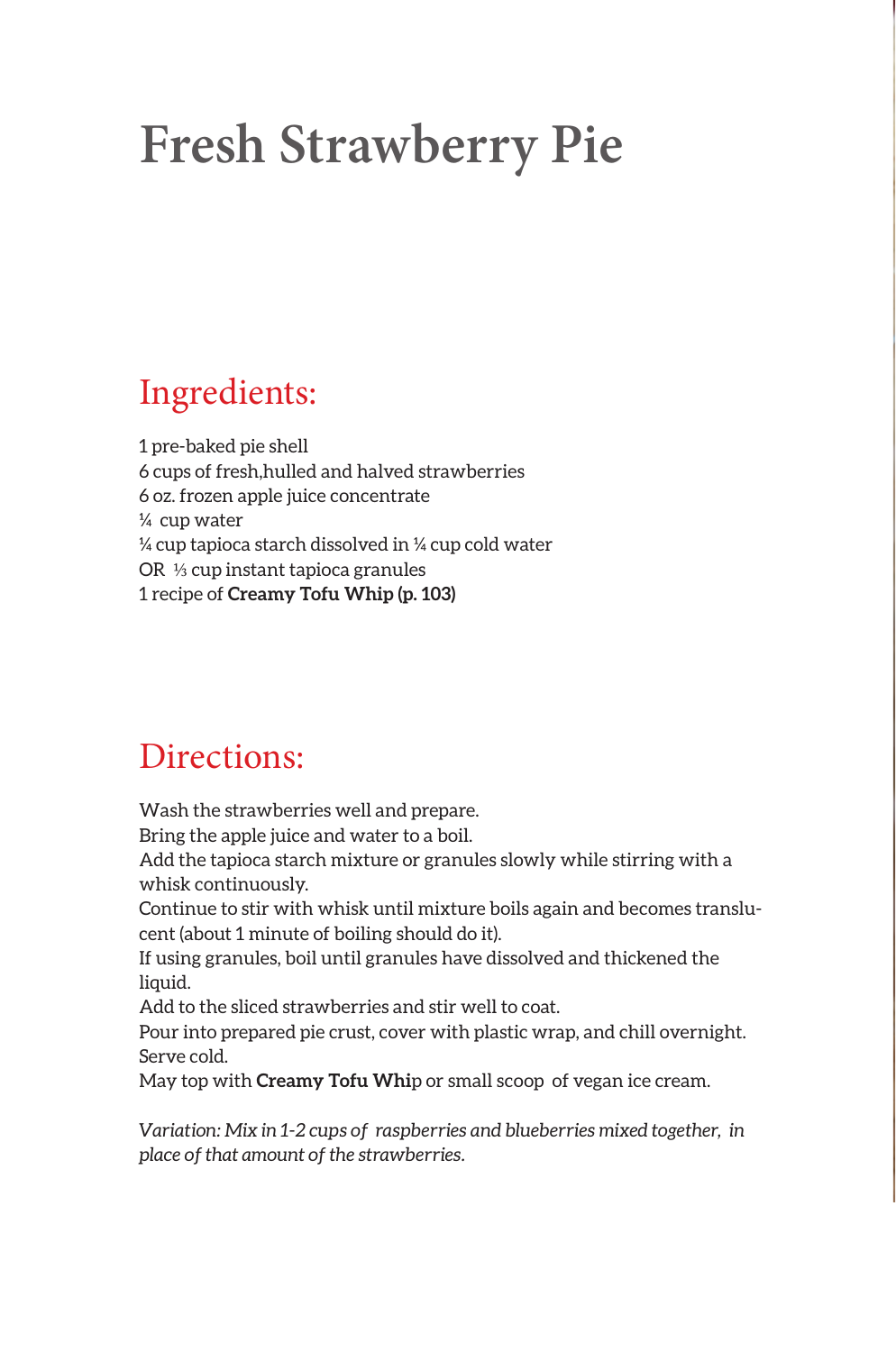# **Grandma's Apple Pie Filling**

### Ingredients:

1 Pie Crust recipe (p. 87 or 88) 6 cups apples, peeled and sliced ¾ c. frozen apple juice concentrate or ⅓ c. Sucanat *½* tsp. vanilla 1 Tbs. lemon juice *½* tsp. coriander 1 Tbs. cornstarch or our Pinch of salt

### Directions:

Heat apples in juice for 2-3 minutes. Add the rest of ingredients. Pour into unbaked pie shell. Cover with unbaked pie crust. Trim the edges with a sharp knife and press together with a fork. Pierce crust in the middle to permit the steam to escape. Bake at 400ºF (200ºC) for 10 minutes. Lower heat to 350ºF (180ºC) and bake for 45 minutes more.

Makes 1 pie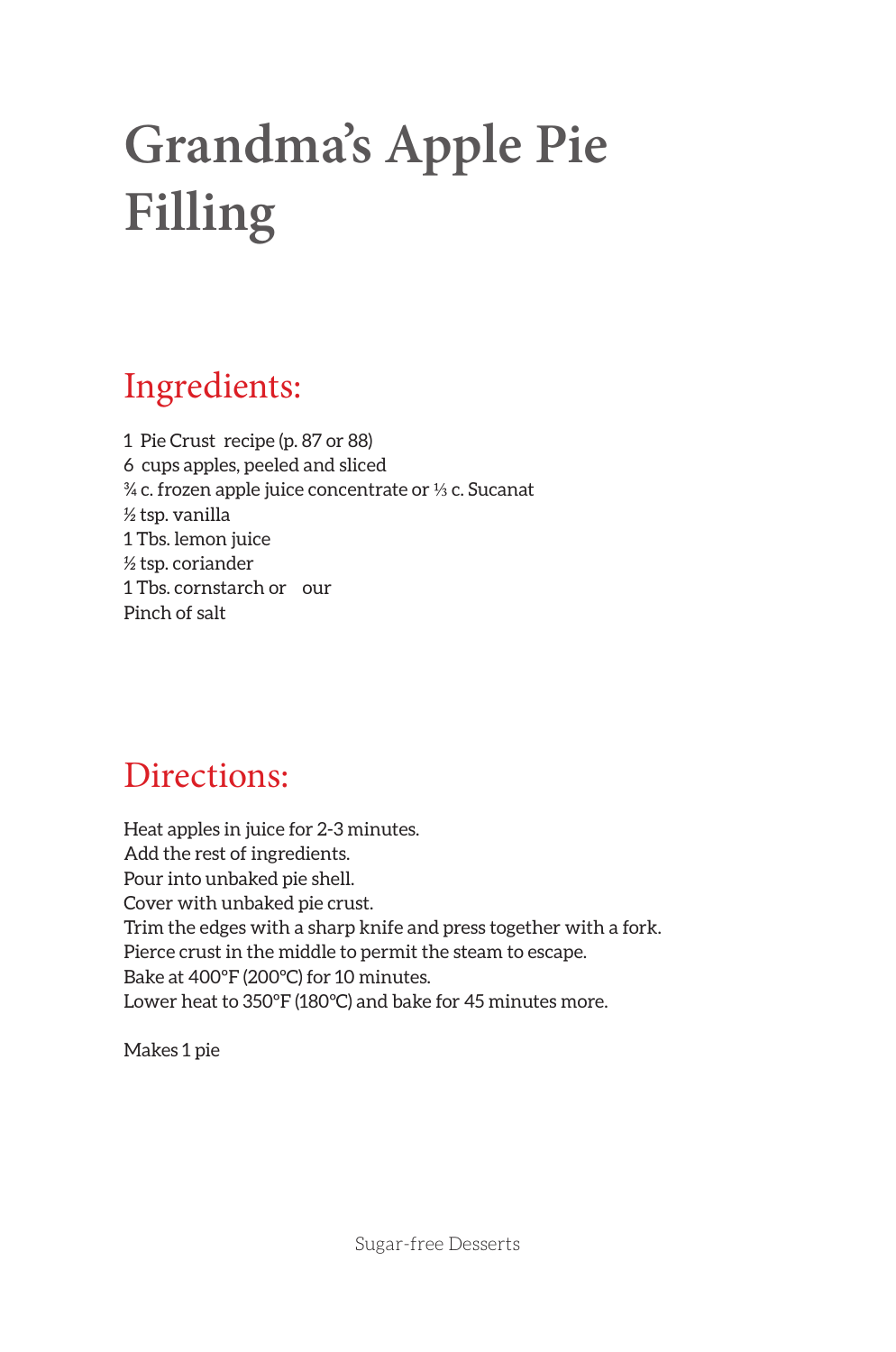# **Rainbow Fruit Salad**

### Ingredients:

1 cup sliced strawberries 1 cup blueberries 1 cup sliced kiwi fruit or green grapes 1 cup diced apples ¼ cup frozen apple-raspberry juice concentrate or pineapple juice. ¼ cup unsweetened shredded coconut Mint leaves for garnish

### Directions:

Place all the prepared fruit in a bowl and coat with the juice. Serve in pretty dishes and sprinkle the coconut on top. Garnish with a fresh mint leaf.

Serves 4

# **Fruit Popsicles**

### Directions:

Freeze 100% fruit juice in juice pop molds with a popsicle stick. Makes a great cool dessert on a hot day.

Here are some fun combinations:

- Apple/raspberry juices
- Pineapple juice with little banana chunks
- Orange/lime juices
- Grape/apple juices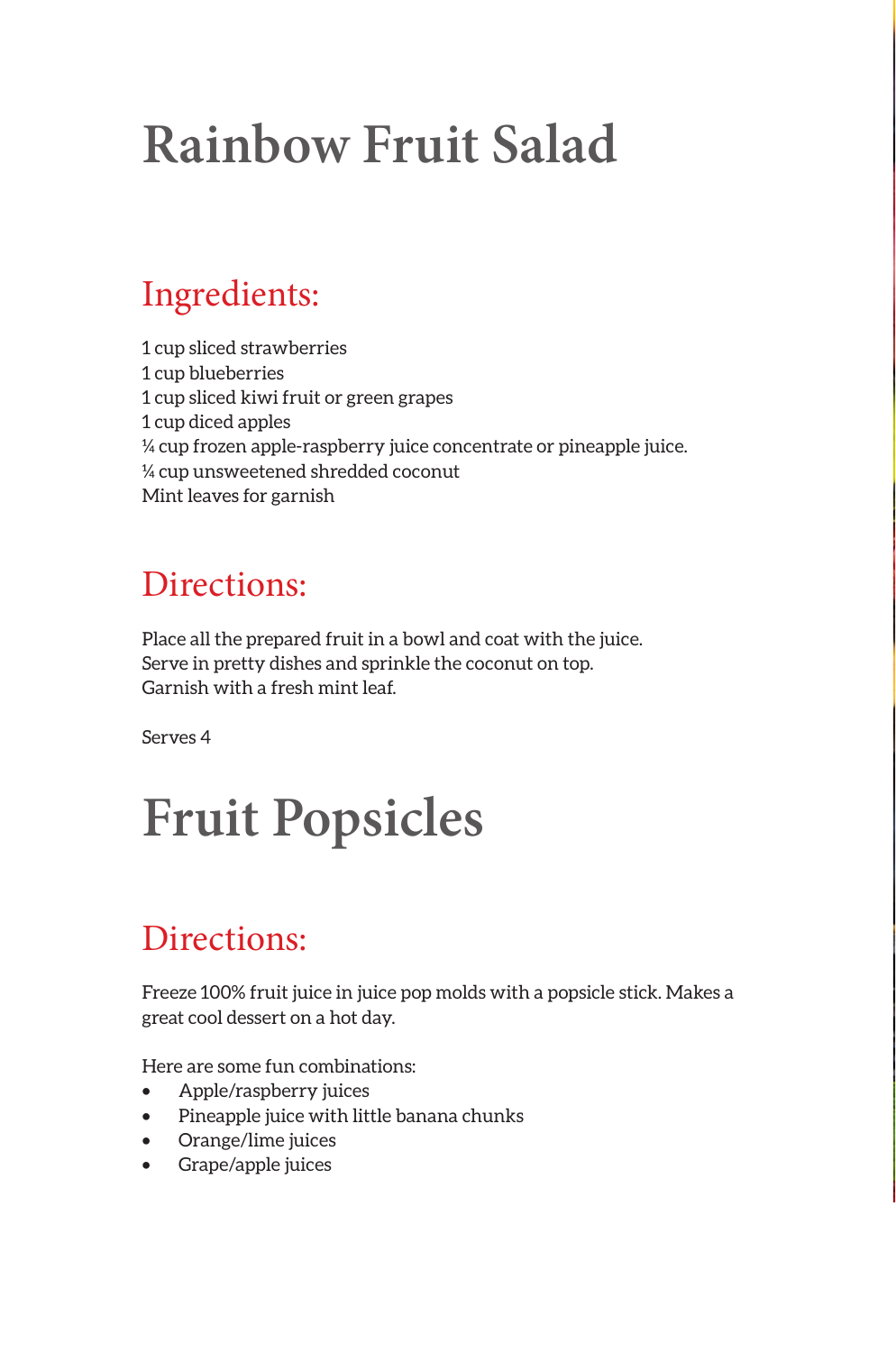# **Fruit Crisp**

### **Filling:** Ingredients:

6 c. sliced fresh, frozen or canned fruit (no added sugar) – berries, peaches, apples

1 ½ c. crushed pineapple (canned in juice) – optional

1 12-oz can frozen apple juice concentrate, (minus ¼ cup used in topping below)

2 T. organic corn starch dissolved in ¼ cup of water (or juice from canned fruit)

## **Topping:** Ingredients:

⅓ c. nut meal (ground walnuts, almonds, or pecans) 2 c. rolled oats (quick or regular) ½ c. whole wheat our ½ tsp. salt 1 T. light olive oil (fl vor is milder than extra virgin) 1 t. vanilla ¼ cup frozen apple juice concentrate, thawed

### Directions:

Bring apple juice concentrate for filling to a oil. Stir in the cornstarch mixture, stirring constantly till clear (about 1 min.). Toss fruit with cornstarch mixture to coat it. Set it aside. Mix all dry ingredients for topping together and stir till thoroughly mixed. Mix topping liquids together and then stir thoroughly or mix with hands

through dry ingredients.

Place fruit mixture in a medium-sized baking dish. Spread topping over fruit and bake at 350º F. until browned (about 40-50 min.). Serve hot or cold. Makes 8 servings.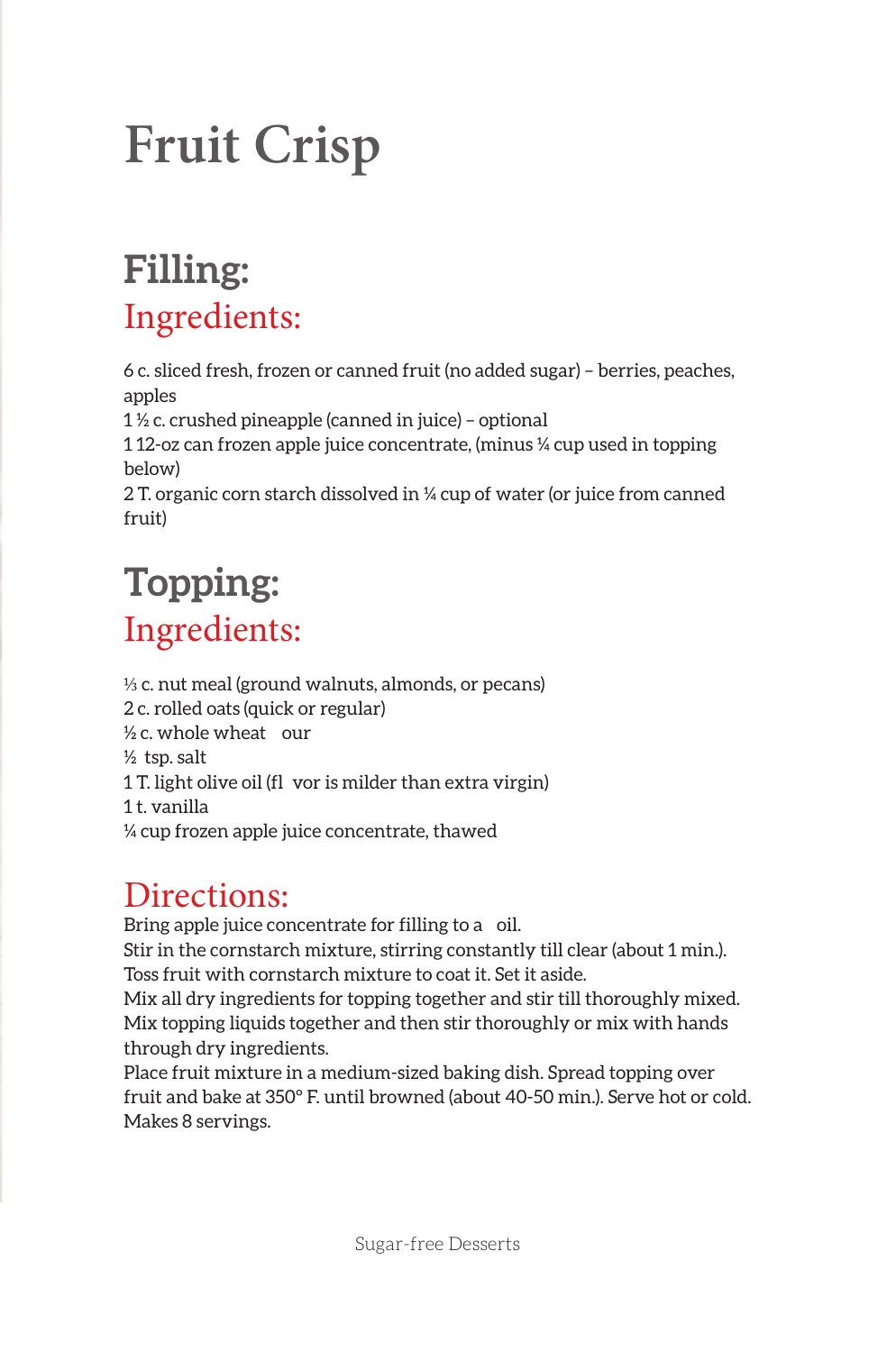# **Soft Serve Fruit Ice Cream**

### Ingredients:

2 Frozen very ripe bananas 1 cup frozen mango cubes 2 Tbs. frozen orange juice concentrate 1 cup of non-dairy milk 1 tsp. vanilla

### Directions:

Place ½ of the milk in a powerful blender and add the fruit. Add just enough liquid to keep the fruit moving until blended smooth, using the tamper to keep the fruit moving into the blades. Stop blending as soon as the mixture is smooth.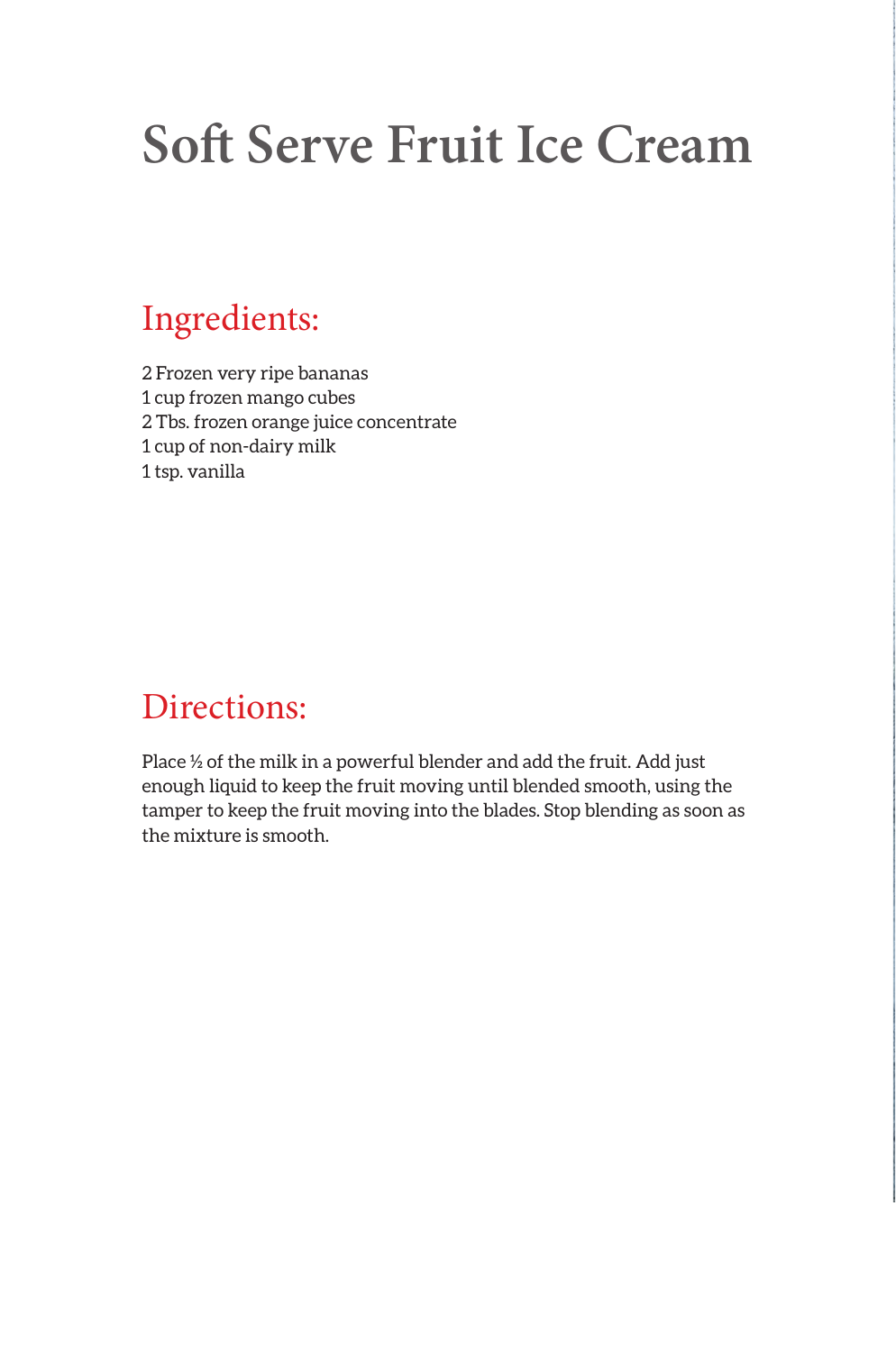# **Creamy Tofu Whip**

### Ingredients:

1. c. water or coconut milk 2 tsp. agar powder (not fla es or granules) ½ c. raw cashews ¼ c. honey ¼ c. maple syrup 1 ½ c. silken tofu 2 tsp. vanilla ¼ tsp. salt or less 1 tsp. mild fl vored oil (optional)

### Directions:

Bring water and agar to a boil stirring constantly over low heat until dissolved. Place agar mixture in blender and add other ingredients. Blend on high until smooth. Chill. Whip with electric beater till foamy. Chill and use as a topping for desserts. Makes 4 cups

*Variation: This may be frozen in ice cube trays and blended when ready to use as a freeze.*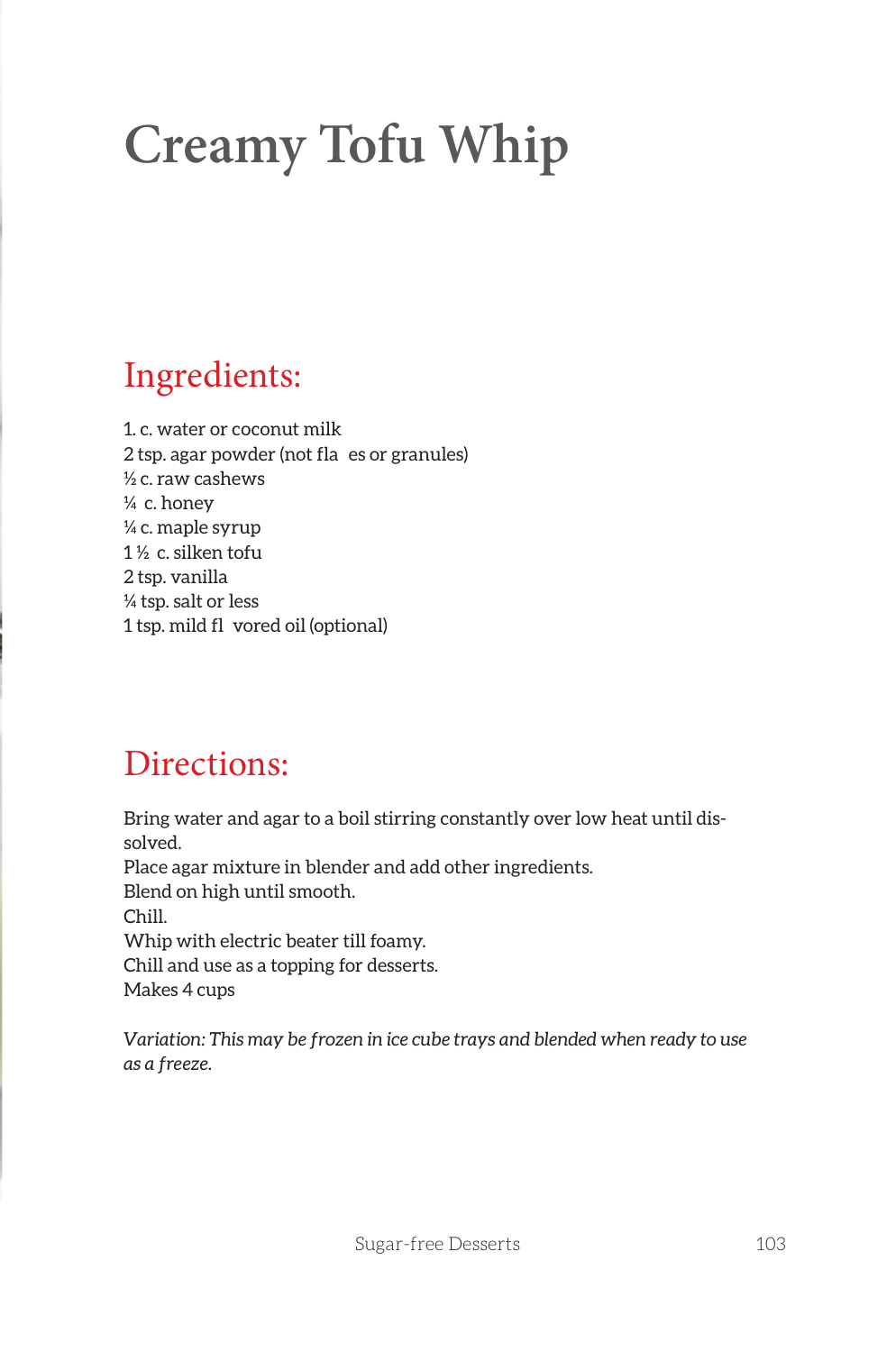# Attacking Insulin Resistance with Food

### Lucia's Oat Groat Delight

### **Ingredients**

1 cup [oat groats](https://amzn.to/3nqLku1%22%20%5Ct%20%22_blank) rinsed 2 Tbs. [raisins](https://amzn.to/33kCDII%22%20%5Ct%20%22_blank) 2 [dates](https://amzn.to/3nTC4PC%22%20%5Ct%20%22_blank) 1 whole apple coarsely grated 1 tsp. [Ceylon cinnamon](https://amzn.to/30S2CmZ%22%20%5Ct%20%22_blank) ½ tsp. [coriander](https://amzn.to/3b7CsVh%22%20%5Ct%20%22_blank) ground 4 cups water ¼ tsp. [salt](https://amzn.to/33sRRJs%22%20%5Ct%20%22_blank) 1 Tbs. [vanilla extract](https://amzn.to/3nS6Ece%22%20%5Ct%20%22_blank) (not imitation)

### **Instructions**

Preheat oven to 350°F. Place rinsed oat groats in casserole dish. Add all other ingredients and stir to mix.

Cover tightly with lid or tin foil.

Bake for 2 hours, covered. Most of the liquid will be absorbed by then, but it should not be dry.

Serve warm. May be refrigerated and rewarmed to eat. Chilling will thicken it, so you may need a bit of unsweetened non-dairy milk or water to thin it a bit.

#### **Topping Suggestions**

Fresh or raw berries of any kind. A few raw or lightly toasted nuts. Some freshly ground flax, chia, or sesame seeds (or a mix). A few sunflower or pumpkin seeds.

# Not So Southern Collard Greens

#### **Ingredients:**

1 bunch of collard 2 cloves of garlic, crushed 1 Tbs. oil Sprinkle of salt

#### **Directions:**

Wash the greens thoroughly. Chop the leaves coarsely. Place the oil in a large pan on medium high heat. Add the crushed garlic. As soon as the garlic starts to sizzle, add the chopped greens and stir vigorously. Add small amounts of water as needed to avoid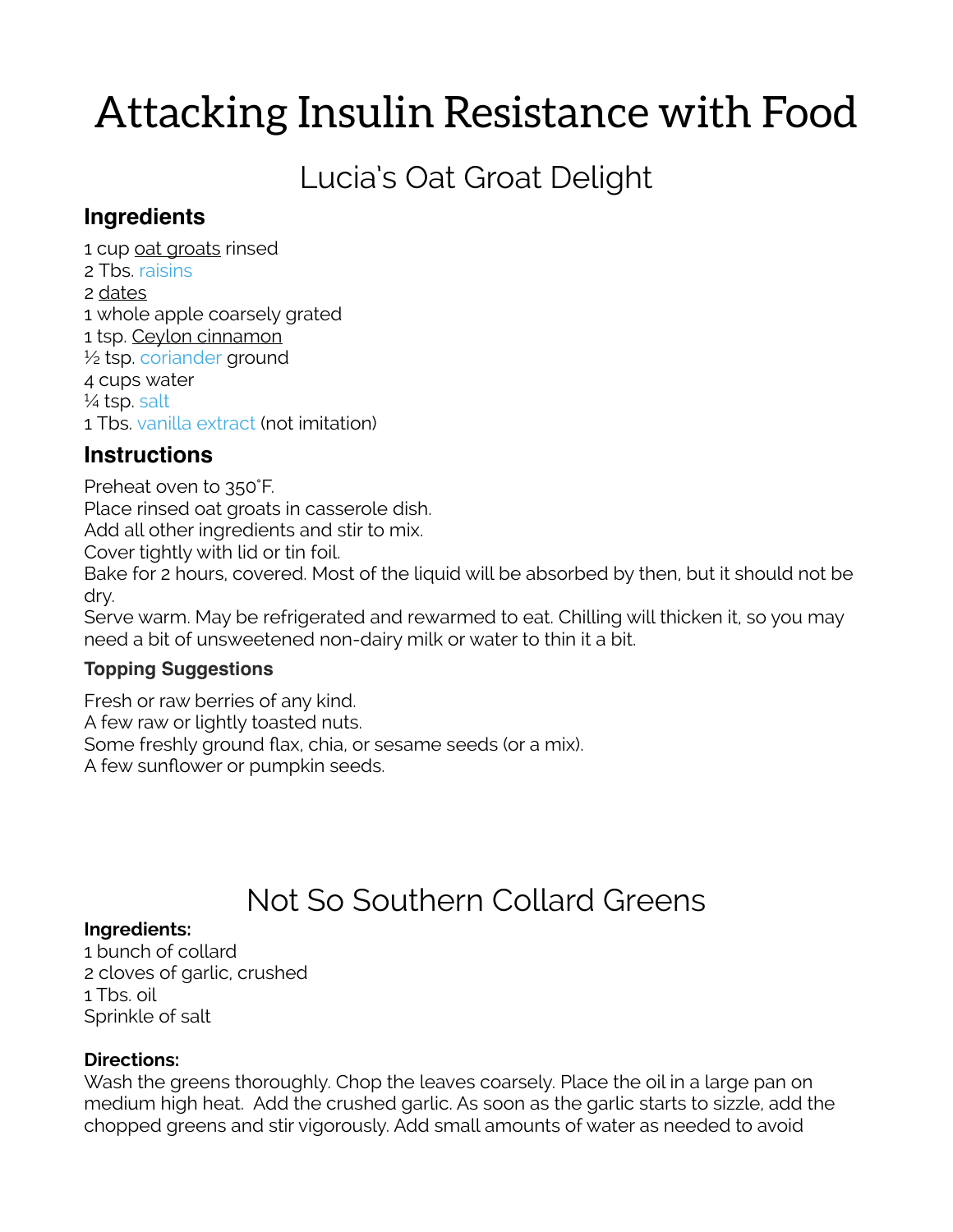burning or sticking. Keep stirring every minute or so as the greens wilt. Once it has all wilted down, make sure there is still a bit of liquid in the pan, sprinkle lightly with salt and cover pan with lid. Turn heat down to low, and allow to simmer until the collards are tender. Check intermittently to make sure there is still a little liquid in the pan. Drizzle with lemon juice and serve.

## Tri-color Coleslaw

#### **Ingredients:**

2 cups green cabbage, sliced very thin (I use a [Mandolin\)](http://http:/www.amazon.com/Oneida-Polished-Mandolin-Interchangable-Slicer/dp/B0009HHZ20%22%20%5Ct%20%22_blank%22%20%5Co%20%22Oneida%20Mandolin) 2 cups red cabbage, sliced very thin 2 cups carrot, grated or sliced into longer, narrow strips

#### **Directions:**

Toss thoroughly to mix the vegetables. Then toss lightly with following creamy dressing:

 $\frac{1}{2}$  c. [soy mayonnaise](http://3dhealthforlife.wordpress.com/2012/04/18/yummy-homemade-mayosour-cream/)

1/2 tsp. celery salt

1 tsp. Lucia's Seasoned vegetable salt

Garnish with thinly sliced scallion tops and enjoy!

## Lucia's Tofu Mayo

#### **Ingredients**

1 12 oz Tofu Mori Nu, extra firm  $\frac{1}{2}$  cup cashews raw and rinsed 1 tsp. onion dry granulated  $\frac{1}{2}$  tsp. garlic dry granulated  $\frac{1}{4}$  cup [lemon juice](https://amzn.to/2McWVw0%22%20%5Ct%20%22_blank) 1 tsp. [salt](https://amzn.to/33sRRJs%22%20%5Ct%20%22_blank)

#### **Instructions**

Place all ingredients in blender and blend until smooth. May serve immediately or chill and serve. Keeps in refrigerator for about a week.

# Lucia's Lemony-grette Dressing

#### **Ingredients**

⅓ cup [Oil Substitute](https://theharvestcook.com/lucias-oil-substitute-for-dressings/%22%20%5Ct%20%22_blank) (1 Tbs. arrowroot powder mixed with 1 cup of water and boiled to thicken.)

- 2 Tbs [lemon juice](https://amzn.to/2McWVw0%22%20%5Ct%20%22_blank)
- 1 tsp. [Italian Seasoning](https://amzn.to/2MG5u15%22%20%5Ct%20%22_blank)
- 1 tsp [Salt](https://amzn.to/33sRRJs%22%20%5Ct%20%22_blank)

1 tsp. [Braggs Aminos](https://amzn.to/3xdX7QN%22%20%5Ct%20%22_blank)

#### **Instructions**

Whisk all ingredients together thoroughly. Use chilled.